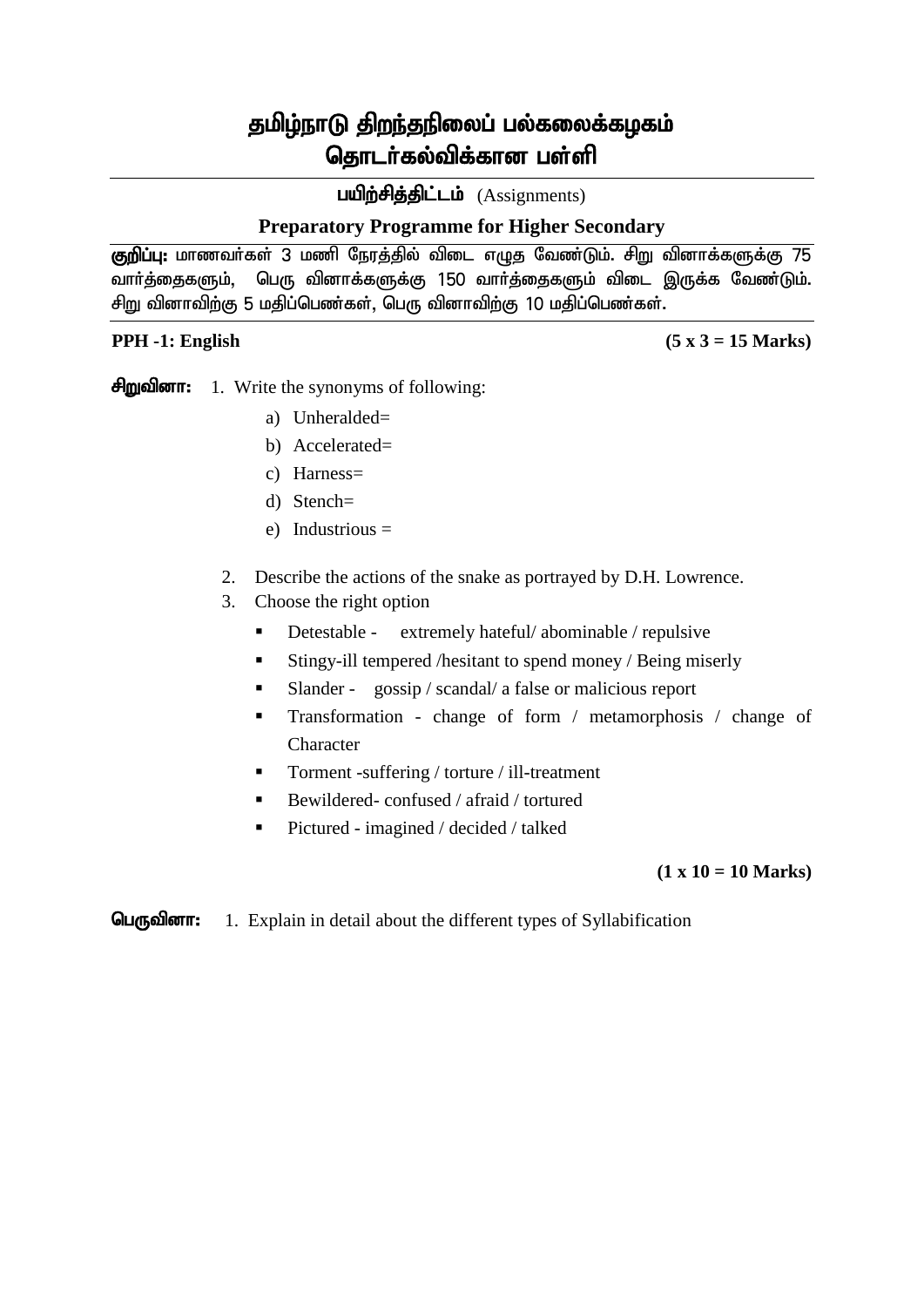பயிற்சித்திட்டம் (Assignments)

## **Preparatory Programme for Higher Secondary**

<mark>குறிப்பு:</mark> மாணவர்கள் 3 மணி நேரத்தில் விடை எழுத வேண்டும். சிறு வினாக்களுக்கு 75 வார்த்தைகளும், பெரு வினாக்களுக்கு 150 வார்த்தைகளும் விடை இருக்க வேண்டும். சிறு வினாவிற்கு 5 மதிப்பெண்கள், பெரு வினாவிற்கு 10 மதிப்பெண்கள்.

 $PPH - 2$ : தமிழ் (5 x 3 = 15 Marks)

- சிறுவினா: 1. சுவடிச் சாலையில் இருக்க வேண்டிய நூல்கள் யாவை?
	- $2.$  செய்து, உற்ற, நீங்காமை எனும் சொற்களுக்கு பகுபத உறுப்பிலக்கணம் காண்க.
	- 3. சாதிக்கொடுமை பற்றி திரு.வி.க. உரைப்பது என்ன?

**(1 x 10 = 10 Marks)**

பெருவினா: 1. உன் ஊரில் நடக்கவிருக்கும் திருவிழா குறித்து செய்தித்தாளில் அறிக்கை வெளியிடக்கூறி செய்தி ஆசிரியருக்கு கடிதம் எழுதுக.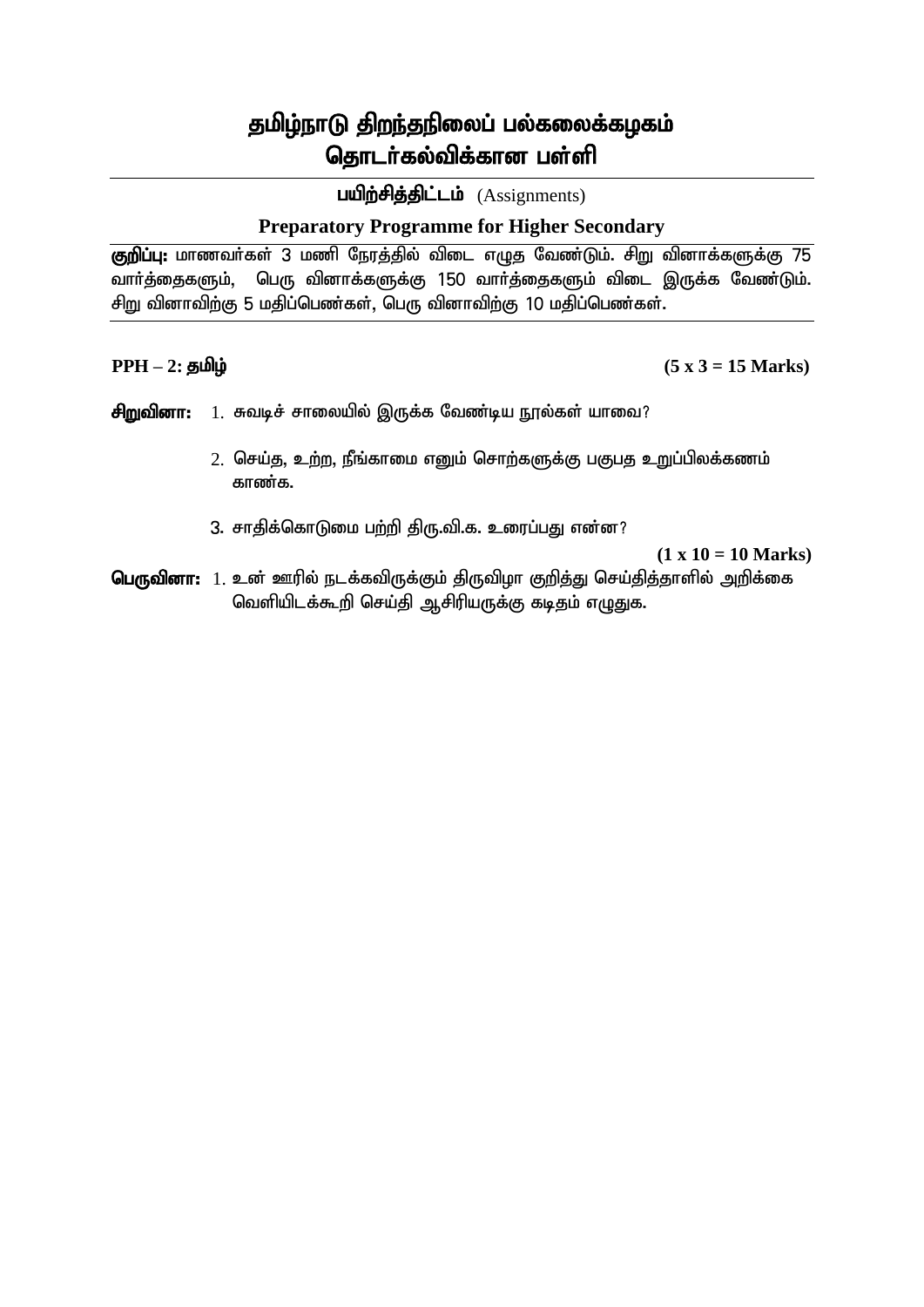பயிற்சித்திட்டம் (Assignments)

## **Preparatory Programme for Higher Secondary**

<mark>குறிப்பு:</mark> மாணவர்கள் 3 மணி நேரத்தில் விடை எழுத வேண்டும். சிறு வினாக்களுக்கு 75 வார்த்தைகளும், பெரு வினாக்களுக்கு 150 வார்த்தைகளும் விடை இருக்க வேண்டும். சிறு வினாவிற்கு 5 மதிப்பெண்கள், பெரு வினாவிற்கு 10 மதிப்பெண்கள்.

### **PPH -11: Mathematics, Physics and Chemistry** fzpjk;> ,aw;gpay; kw;Wk; Ntjpay; **(5 x 3 = 15 Marks)**

rpWtpdh: 1. What are the General characteristics of catalytic reactions? tpidNtf khw;w tpidfspd; nghJthd rpwg;gpay;Gfs ahit?

- 2. What are the Difference between a particle and a wave? துகள் மற்றும் அலை ஆகியவற்றிற்கிடையேயான வேற்றுமைகள யாவை?
- 3. Write the properties of Canel rays. புழைக் கதிர்களின் பண்புகள் யாவை?

**(1 x 10 = 10 Marks)**

பெருவினா: 1 8  $\begin{bmatrix} 1 & 8 \\ 4 & 3 \end{bmatrix}$  $B =$ 1 3  $\begin{bmatrix} 1 & 3 \\ 7 & 4 \end{bmatrix}$  $C =$ 4 6  $3 - 5$  $\begin{bmatrix} -4 & 6 \end{bmatrix}$  $\begin{bmatrix} 3 & -5 \end{bmatrix}$ 

Prove that (i)  $AB \neq BA$ (ii)  $A(BC) = (AB)C$  $A =$  $\begin{aligned}\n\text{the } \text{Lufference between a particle and a wave?} \\
\text{the } \text{Difference between a particle and a wave?} \\
\text{the } \text{Difference between a particle and a wave?} \\
\text{the } \text{Prop}(A) \text{ is given by } \text{Diff}(A) \text{ and } \text{Diff}(A) \text{ is given by } \text{Diff}(A) \text{ and } \text{Diff}(A) \text{ is given by } \text{Diff}(A) \text{ and } \text{Diff}(A) \text{ is given by } \text{Diff}(A) \text{ and } \text{Diff}(A) \text{ is given by } \text{Diff}(A) \text{ and } \text{Diff}(A) \text{ is given by } \text{Diff$ the Difference between a particle and a wave?<br>
biggin அலை ஆகியவற்றிற்கிடையேயான வேற்றுமைகள யா<br>
properties of Canel rays.<br>
திர்களின் பண்புகள் யாவை?<br>
(1 x 10 = 10 M<br>
3 B =  $\begin{bmatrix} 1 & 3 \\ 7 & 4 \end{bmatrix}$  C =  $\begin{bmatrix} -4 & 6 \\ 3 & -5 \end{$ ்வக மாற்ற வினைகளின் பொதுவான சிறப்பியல்புகள யாவை?<br>
e the Difference between a particle and a wave?<br>
ற்றும் அலை ஆகியவற்றிற்கிடையேயான வேற்றுமைகள யானை<br>
e properties of Canel rays.<br>
கதிர்களின் பண்புகள் யாவை?<br>
3  $B = \begin{bmatrix} 1 & 3$  $B = \begin{bmatrix} 7 & 1 \end{bmatrix}$   $C = \begin{bmatrix} 3 & 5 \end{bmatrix}$  எனில் னகளின் பொதுவான சிறப்பியல்புகள யாவை?<br>between a particle and a wave?<br>,கியவற்றிற்கிடையேயான வேற்றுமைகள யாவை?<br>Canel rays.<br>(and rays.<br> $\begin{bmatrix} 1 & 3 \ 3 & -5 \end{bmatrix}$  (1 x 10 = 10 Marks)<br>(AB)C<br> $\begin{bmatrix} 1 & 3 \ 7 & 4 \end{bmatrix}$  C =  $\begin{bmatrix} -4 &$  $c_1$ , between a particle and a wave?<br>  $c_2$ , between a particle and a wave?<br>
Canel rays.<br>  $c_1$  and rays.<br>  $\begin{bmatrix}\nC &= \begin{bmatrix}\n-4 & 6 \\
3 & -5\n\end{bmatrix} \\
C &= \begin{bmatrix}\n-4 & 6 \\
3 & -5\n\end{bmatrix}$ <br>
(AB)C<br>  $\begin{bmatrix}\n1 & 3 \\
7 & 4\n\end{bmatrix}$   $C = \begin{bmatrix}\n-4 & 6 \\$ னைகளின் பொதுவான சிறப்பியல்புகள யாவை?<br>e between a particle and a wave?<br>யூகியவற்றிற்கிடையேயான வேற்றுமைகள யாவை?<br>Canel rays.<br>oriபுகள் யாவை?<br>apple of any and the set of any set of any set of any set of any set of any set of a  $(5 \times 3 = 15 \text{ Marks})$ <br>atalytic reactions?<br>annon சிறப்பியல்புகள யாவை?<br>cle and a wave?<br> $\text{Gtuunrion}$  Capignonial common?<br> $(1 \times 10 = 10 \text{ Marks})$ <br> $(1 \times 10 = 10 \text{ Marks})$ <br> $\rightarrow$  5  $(5 \times 3 = 15 \text{ Marks})$ <br>
catalytic reactions?<br>
calmost ending and a wave?<br>
common componed and a wave?<br>
common componed and a wave?<br>  $(1 \times 10 = 10 \text{ Marks})$ <br>  $(1 \times 10 = 10 \text{ Marks})$ <br>  $3 -5$ <br>
similarly commonly  $(5 \times 3 = 15 \text{ Marks})$ <br>f catalytic reactions?<br>துவான சிறப்பியல்புகள யாவை?<br>nu கேயயான வேற்றுமைகள யாவை?<br>?<br>(1 x 10 = 10 Marks)<br> $\begin{bmatrix} 5 \\ 5 \\ 3 & -5 \end{bmatrix}$  எனில் (i)  $AB \neq BA$  $\neq$  BA (ii)  $A(BC) = (AB)C$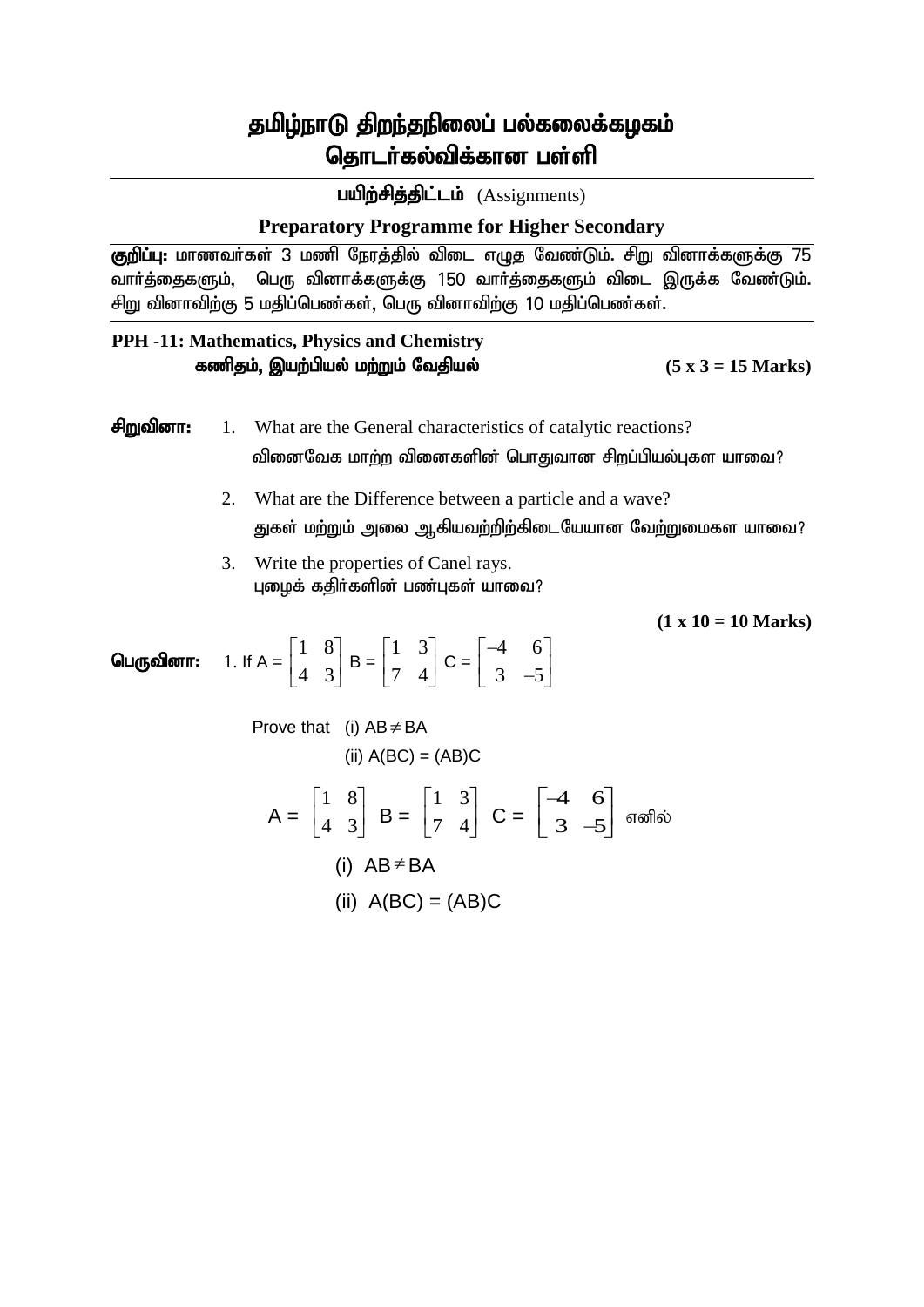பயிற்சித்திட்டம் (Assignments)

## **Preparatory Programme for Higher Secondary**

் குறிப்பு: மாணவர்கள் 3 மணி நேரத்தில் விடை எழுத வேண்டும். சிறு வினாக்களுக்கு 75 வார்த்தைகளும், பெரு வினாக்களுக்கு 150 வார்த்தைகளும் விடை இருக்க வேண்டும். சிறு வினாவிற்கு 5 மதிப்பெண்கள், பெரு வினாவிற்கு 10 மதிப்பெண்கள்.

 $PPH - 12$ : Botany and Zoology / தாவரவியல் மற்றும் விலங்கியல்  $(5 \times 3 = 15 \text{ Marks})$ 

- $\theta$ mgalor $\pi$ : 1. Write symptoms of AIDS? எய்ட்ஸ் நோய் அறிகுறிகள யாவை?
	- 2. Write types of blood cells in human body. Write the names of the blood cells? இரத்தச் செல்கள் <sub>எ</sub>த்தனைவகைப்படும். அவை யாவை?
	- 3. What are the Difference between Monocot and Dicot Root ? ஒரு வித்திலைத்தாவரவேருக்கும் இருவித்திலைத் தாவர வேருக்கும் உள்ள வேறுபாடுகள் யாவை?

**(1 x 10 = 10 Marks)**

 $\mathbf{Q}$  $\mathbf{u}$   $\mathbf{m}$  allow  $\mathbf{m}$ : 1. Explain about Aqua Industry in India

இந்தியாவின் நீரியியல் தொழிற்சாலை பற்றி விவரி.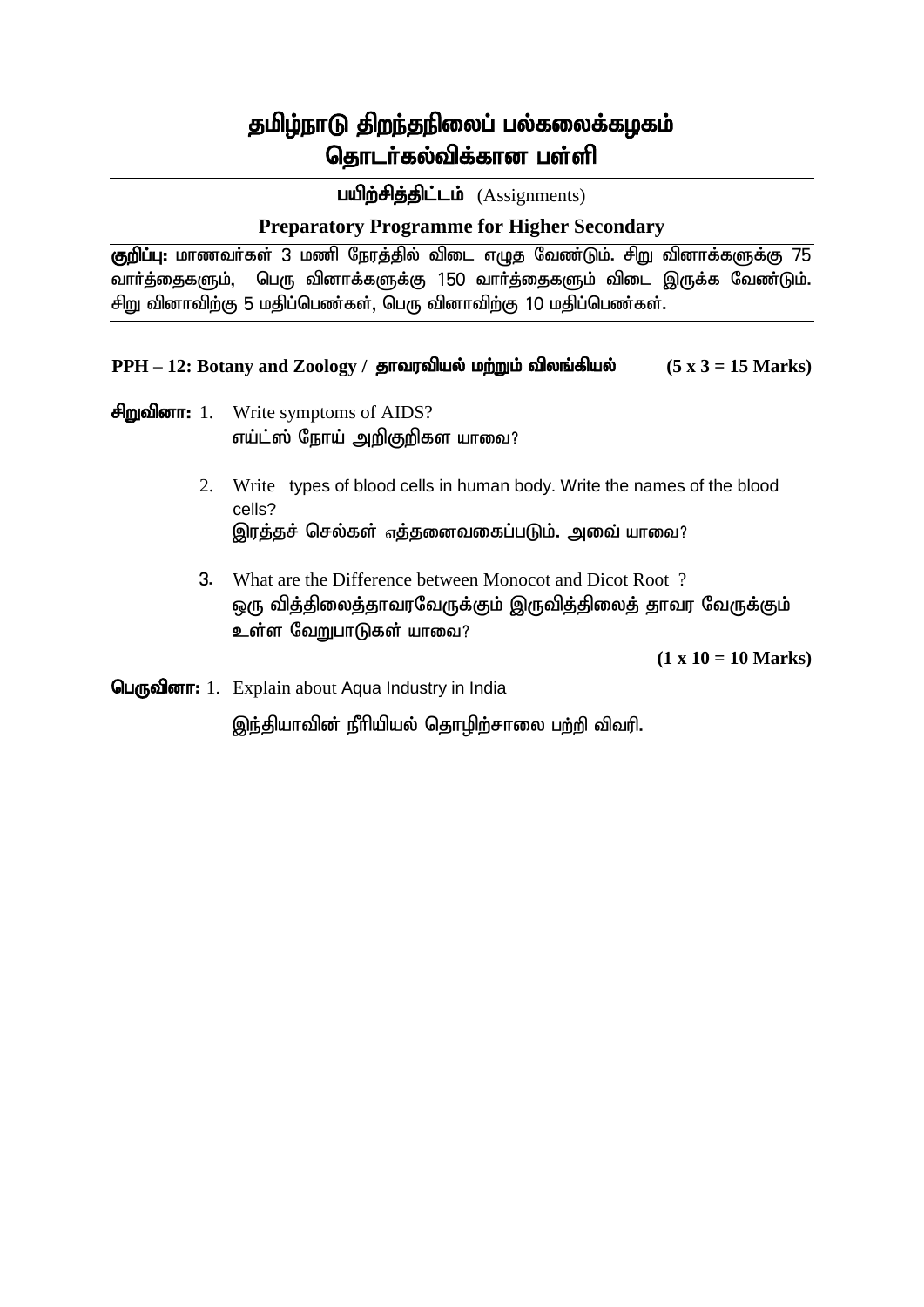பயிற்சித்திட்டம் (Assignments)

# **Preparatory Programme for Higher Secondary**

் குறிப்பு: மாணவர்கள் 3 மணி நேரத்தில் விடை எழுத வேண்டும். சிறு வினாக்களுக்கு 75 வார்த்தைகளும், பெரு வினாக்களுக்கு 150 வார்த்தைகளும் விடை இருக்க வேண்டும். சிறு வினாவிற்கு 5 மதிப்பெண்கள், பெரு வினாவிற்கு 10 மதிப்பெண்கள்.

## **PPH -21: Accountancy and Computer Science / கணக்கியல் மற்றும் கணினி அறிவியல்**

 **(5 x 3 = 15 Marks)**

|    | $\theta$ m alongstriangleright about the Adjustment Records.<br>சரிக்கட்டுதல்கள் பதிவுகள் பற்றி விவரி |
|----|-------------------------------------------------------------------------------------------------------|
| 2. | Write the Steps of Account maintaning?<br>கணக்கிடும் முறைகள் படி நிலைகள' யாவை?                        |
|    | 3. List any five uses of Accountancy.<br>கணக்குப் பதிவியலின் நன்மைகள் ஐந்தை பட்டியலிடுக.              |

**(1 x 10 = 10 Marks)**

ngUtpdh: 1. Explain in detail about Computer Crime and Computer Ethics. கணிப்பொறிக் குற்றம் மற்றும்கணிப்பொறி நன்னெறி பற்றி விவரி.